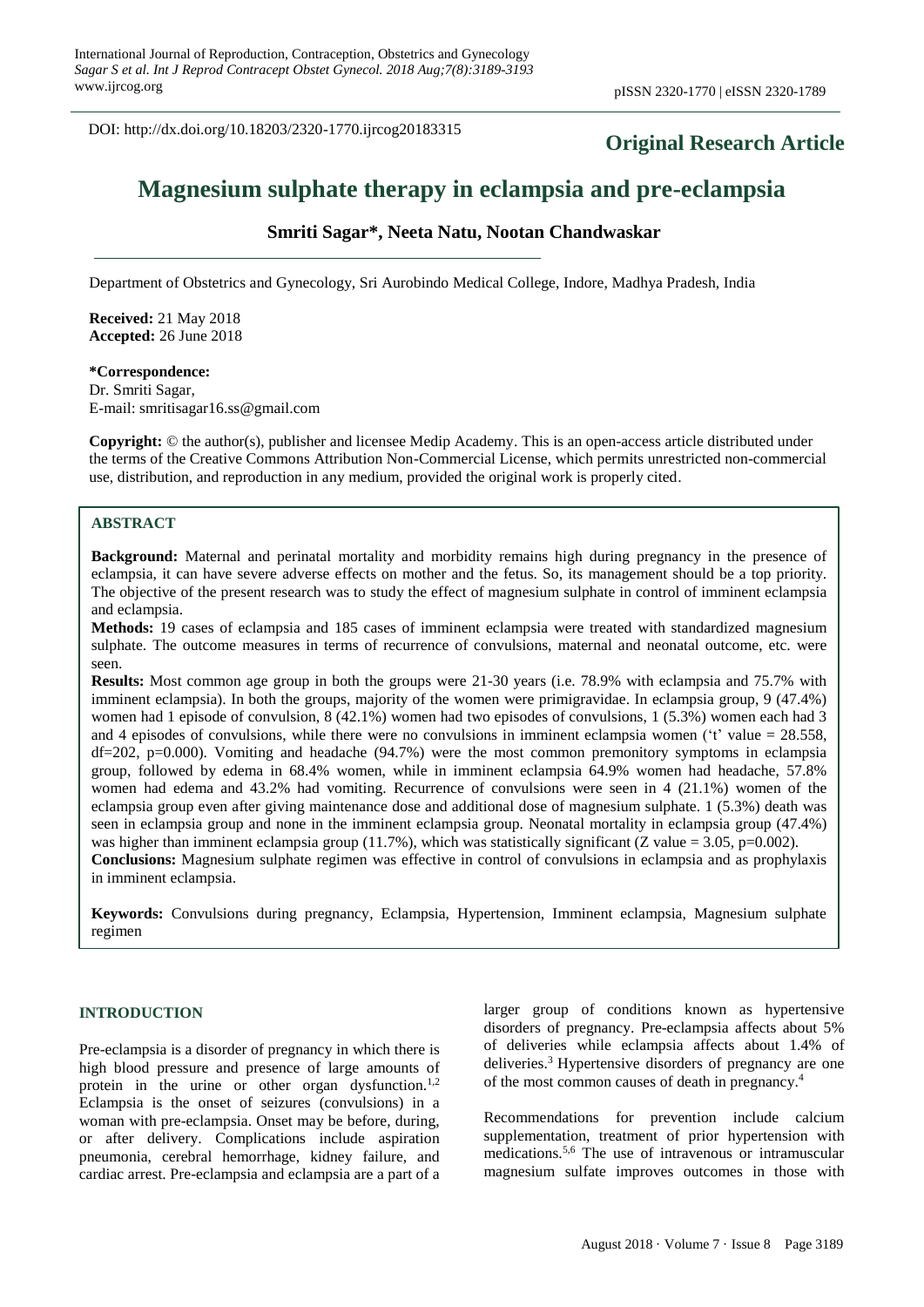eclampsia and is generally safe.7,8 Other treatments may include blood pressure medications such as hydralazine and emergency delivery of the baby either vaginally or by caesarean section.

Pritchard had popularized the use of magnesium sulphate therapy for eclampsia and preeclampsia. Commonest adverse effect seen was respiratory depression caused by magnesium sulphate. Hence, a lower dose of magnesium sulphate had also been tried and tested by various authors to see the effectiveness in the Indian context.<sup>9</sup>

The standard Pritchard regimen dose of magnesium sulphate is 4 gm of 20% MgSO4 IV followed by 10gm of 50% MgSO4 IM (5gm in each buttocks)

The present study was undertaken to find out the outcome in terms of recurrence of convulsions in eclamptic women and to see if any convulsions occurred in imminent eclamptic women when magnesium sulphate was given prophylactically at studied institution.

The aim of the present research was to study the effect of MgSo4 in eclampsia and imminent eclampsia. Objectives of present study was to evaluate the efficacy of loading dose MgSO<sup>4</sup> for control of convulsion in eclampsia and as a prophylaxis for convulsion in imminent eclampsia, to study the recurrence rate of convulsions in eclampsia and to study the neonatal outcome in both the cases.

#### **METHODS**

The present prospective, study was carried out at Department of Obstetrics and Gynaecology, Sri Aurobindo Medical College and Postgraduate Institute, Indore (M.P.) from December 2016 to January 2018. 19 women with eclampsia and 185 women with imminent eclampsia presenting to our institution during the study period were included in the study.

#### *Inclusion criteria*

- Period of gestation of more than 20weeks
- No associated obstetric and medical complications.

#### *Exclusion criteria*

- Chronic hypertension
- History and examination suggestive of evidences of any medical disorders like chronic renal diseases, coarctation of aorta or essential hypertension
- Not willing for participating in the study.

#### *Treatment regimen for eclamptic women*

#### *Loading dose*

4 gm magnesium sulphate was given I/V (intravenous), diluted in 20cc of 5% dextrose, slowly over 15-20 minutes.

#### *Maintenance dose*

5 gm magnesium sulphate I/M was given 4 hourly till 24 hours after delivery or after last convulsion whichever was later.2,3

#### *For recurrence of convulsions*

If convulsions occurred half-an-hour after the loading dose, only then it was called recurrence of convulsions and in that case an additional dose of 2 gm I/V or I/M was given, and previous dose scheduled of 4 hourly was continued as planned.

#### *Protocol for seizure prophylaxis in imminent eclampsia*

5 gm magnesium sulphate I/M was given 4 hourly and continued till premonitory symptoms and signs disappeared.

All the women were monitored on clinical criteria. Before each dose of magnesium sulphate toxicity in the form of deep tendon reflexes, urine output and respiratory rate was assessed.

Anti-hypertensives were given either sublingually or orally as an adjuvant therapy in patients who had systolic blood pressure >160 mm Hg or diastolic blood pressure >110 mm Hg to prevent cerebrovascular accidents.

Hydration was maintained with IV fluids without causing circulatory overload. Eclampsia women were encouraged to take fluids orally as soon as they recovered consciousness.

In all women of eclampsia and imminent eclampsia, routine investigations like CBC, Urine routine and microscopy, kidney function tests, liver function tests and platelet count, ultrasonography with colour Dopple r(to find out the salvageability of the fetus), fundoscopy, etc. were done.

Termination of pregnancy was undertaken in all cases of eclampsia. Delivery was expelled in the form of induction / augmentation of labor. Decision regarding termination of pregnancy in cases of imminent eclampsia depended on severity of disease and maturity of the fetus. In patients of imminent eclampsia who were far from term, if symptoms and signs of imminent eclampsia disappeared after magnesium sulphate prophylaxis, the pregnancy was continued till 37 weeks wherever possible. Decision for termination was taken, if premonitory symptoms persisted or pregnancy was 37 weeks for more.

#### *Outcome measures*

Maternal outcome, neonatal outcome, recurrence of convulsions, death, etc.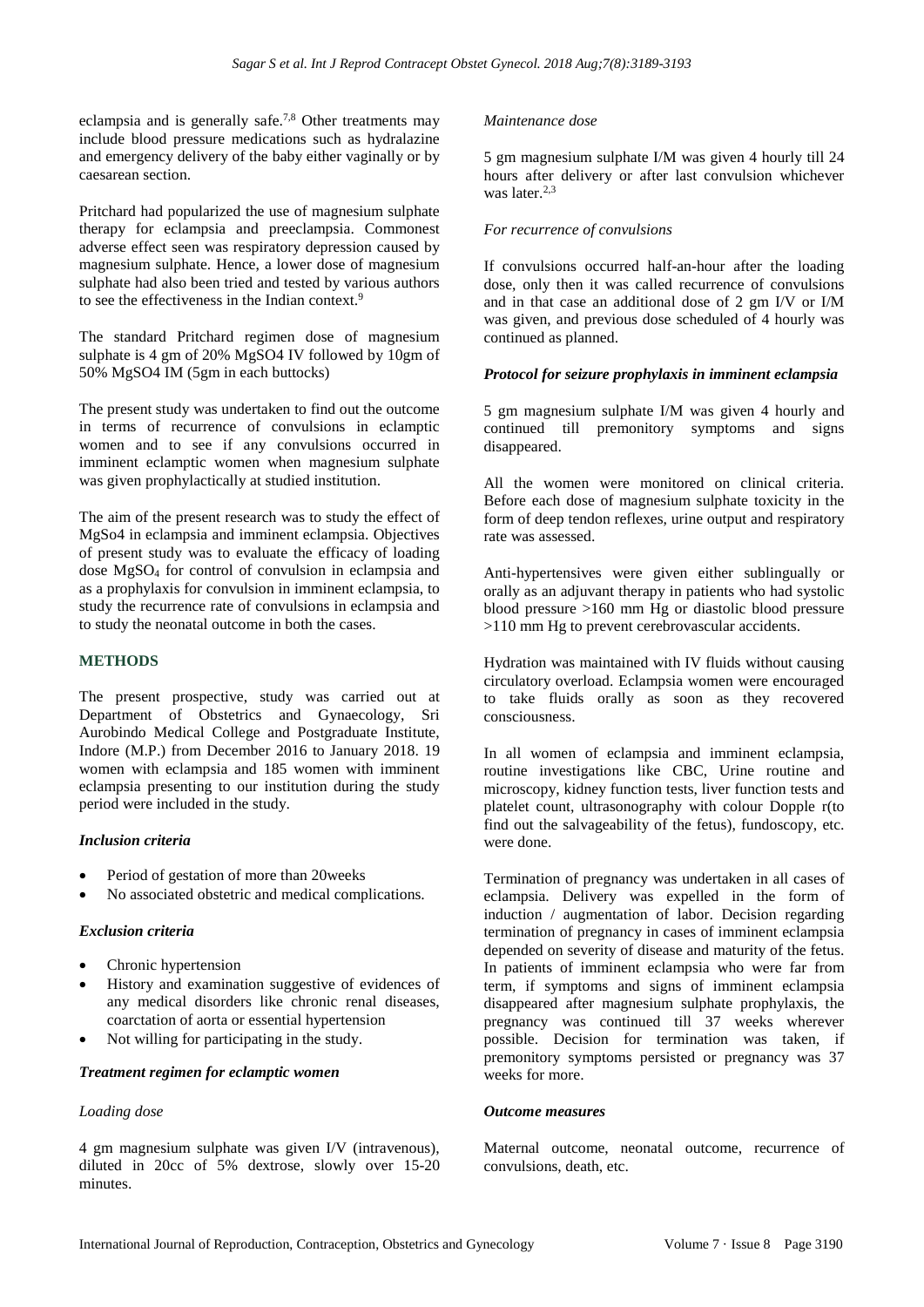#### *Statistical analysis*

The mean comparison between the groups was done using Unpaired 't' test. Association between nonparametric variables were done using Pearson Chi-square test, proportional comparisons were done using Z test for two sample proportion. A p value of  $< 0.05$  was taken as statistically significant.

After obtaining the approval from the Ethics Committee of Sri Aurobindo Medical College and Postgraduate Institute, Indore, the study was initiated. Also prior to enrollment of each woman a written voluntary informed consent was obtained from woman and/or her legally acceptable representative.

All the women were treated according to the standard protocol for the management of eclampsia and imminent eclampsia as mentioned above. All the treatment costs were borne by the woman herself. No additional procedure/test was conducted for the specific requirement of the study. Hence, there were no additional financial burden on the woman or on the institution. All the costs related to the conduct of the study were borne by the investigator.

#### **RESULTS**

In all 204 women were included, of them 19 (9.3%) women with eclampsia and 185 (90.7%) women with imminent eclampsia were included in our series. Majority of the women belonged to the age group 21-30 years (i.e. 78.9% with eclampsia and 75.7% with imminent eclampsia).

#### **Table 1: Total number of convulsions in eclampsia.**

| Number of<br>convulsions | <b>Eclampsia</b>     |               | Imminent<br>eclampsia |               | <b>Total</b> |               |
|--------------------------|----------------------|---------------|-----------------------|---------------|--------------|---------------|
|                          | No.                  | $\frac{0}{0}$ | No.                   | $\frac{0}{0}$ | No.          | $\frac{6}{9}$ |
| None                     | $\theta$             | 0.0           | 185                   | 100.0         | 185          | 90.7          |
| 1                        | 9                    | 47.4          | $\Omega$              | 0.0           | 9            | 4.4           |
| 2                        | 8                    | 42.1          | 0                     | 0.0           | 8            | 3.9           |
| 3                        | 1                    | 5.3           | $\Omega$              | 0.0           | 1            | 0.5           |
| 4                        | 1                    | 5.3           | 0                     | 0.0           | 1            | 0.5           |
| Total                    | 19                   | 100.0         | 185                   | 100.0         | 204          | 100.0         |
| $Mean+SD$                | $1.68 \pm 0.82$      |               | $0.00 \pm 0.00$       |               |              |               |
| t value                  | $28.558$ , df= $202$ |               |                       |               |              |               |
| P value                  | $0.000*$             |               |                       |               |              |               |

In eclampsia group, majority of the women were primigravida 11 (57.9%), followed by gravida 2-3 i.e. 7  $(36.8\%)$  and there was only 1  $(5.3\%)$  woman with gravida >3. In the imminent eclampsia group, majority of the women, 84 (45.4%) were primigravida, followed by gravida 2-3 i.e. 78 (42.2%) and there was only 23  $(12.4\%)$  woman with gravida  $>3$ . In both the groups, majority of the women were primigravidae.

In the eclampsia group, 9 (47.4%) women had 1 episode of convulsion, 8 (42.1%) women had two episodes of convulsions, 1 (5.3%) each woman had 3 and 4 episodes of convulsions (Table 1).

In the eclampsia group, 10 (52.6%) women had blurring of vision, 18 (94.7%) women each had vomiting and headache and 13 (68.4%) women had edema. In the imminent eclampsia group, 2 (1.1%) women had no premonitory symptoms, 7 (3.8%) women had hyperreflexia, 22 (11.9%) had blurring of vision, 80 (43.2%) women had vomiting, 107 (57.8%) women had edema and 120 (64.9%) women had headache. Premonitory symptoms were more prevalent in the eclampsia group in comparison to the imminent eclampsia group (Table 2).

#### **Table 2: Distribution of women according to premonitory symptoms in eclampsia and imminent eclampsia (N=204).**

| <b>Premonitory</b>    | <b>Eclampsia</b> |               | <b>Imminent</b><br>eclampsia |               | <b>Total</b>   |               |
|-----------------------|------------------|---------------|------------------------------|---------------|----------------|---------------|
| symptoms              | No.              | $\frac{0}{0}$ | No.                          | $\frac{0}{0}$ | No.            | $\frac{0}{0}$ |
| None                  | $\theta$         | 0.0           | $\mathcal{D}_{\mathcal{L}}$  | 1.1           | $\mathfrak{D}$ | 1.0           |
| Hyperreflexia         | $\Omega$         | 0.0           | 7                            | 3.8           | 7              | 3.4           |
| Blurring of<br>vision | 10               | 52.6          | 22.                          | 11.9          | 32             | 15.7          |
| Vomiting              | 18               | 94.7          | 80                           | 43.2          | 98             | 48.0          |
| Edema                 | 13               | 68.4          | 107                          | 57.8          | 120            | 58.8          |
| Headache              | 18               | 94.7          | 120                          | 64.9          | 138            | 67.6          |

The mean number of convulsions in the eclampsia group was 1.68±0.82, while in the imminent eclampsia group it was 0.00±0.00. The difference was found to be statistically significant ( $t$ <sup>t</sup> value = 28.558, df=202, p=0.000). After the first loading dose of low dose magnesium sulphate 15/19 (78.9%) women had control of convulsions in the eclampsia group, while 4 (21.1%) women still had convulsions.

In the eclampsia group, all 19 (100.0%) women were given maintenance dose, while in the imminent eclampsia group 168 (90.8%) women were given maintenance dose. Of the 19 women in the eclampsia group after the maintenance dose, 15 (78.9%) women were convulsion free, while 4 (21.1%) women still had convulsions.

Additional maintenance dose was given in 15 (78.9%) women with eclampsia, while no woman with imminent eclampsia received any additional dose of maintenance dose.

In eclampsia group, 13 (68.4%) were admitted in ICU, 1 (5.3%) woman had partial HELLP syndrome, in 4 (21.1%) women, the outcome was good and 1 (5.3%) woman expired; while in the imminent eclampsia group, 10 (5.4%) women were admitted to ICU, 3 (1.6%) women had sequel and 172 (93.0%) women had good outcome (Table 3).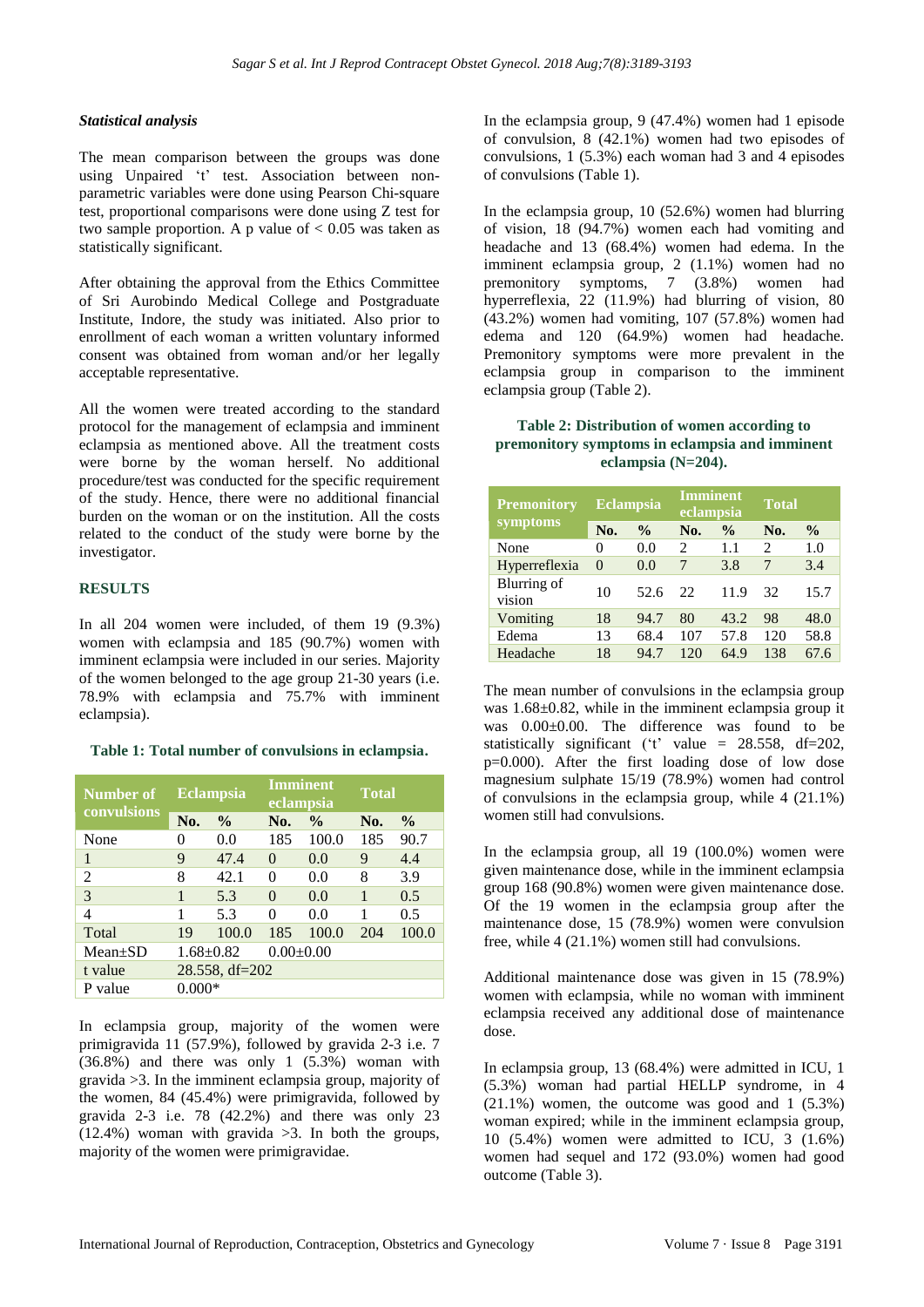#### **Table 3: Distribution of women according to maternal outcome in eclampsia and imminent eclampsia (N=187).**

| <b>Maternal</b><br><b>Outcome</b>   | <b>Eclampsia</b> |               | <b>Imminent</b><br>eclampsia |               | <b>Total</b> |               |
|-------------------------------------|------------------|---------------|------------------------------|---------------|--------------|---------------|
|                                     | No.              | $\frac{0}{0}$ | No.                          | $\frac{0}{0}$ | No.          | $\frac{0}{0}$ |
| Death                               | 1                | 5.3           | 0                            | 0.0           |              | 0.5           |
| Good                                | $\overline{4}$   | 21.1          | 172                          | 93.0          | 176          | 86.3          |
| ICU<br>admission                    | 13               | 68.4          | 10                           | 5.4           | 23           | 11.3          |
| Partial<br><b>HELLP</b><br>syndrome | 1                | 5.3           | $\Omega$                     | 0.0           | $\mathbf{1}$ | 0.5           |
| Sequele                             | 0                | 0.0           | 3                            | 1.6           | 3            | 1.5           |
| Total                               | 19               | 100.0         | 185                          | 100.0         | 204          | 100.0         |

There were total 19 deliveries in the eclampsia group and 188 deliveries in imminent eclampsia group. Of the 19 deliveries in the eclampsia group, 7 (36.8%) neonates were discharged in well condition, 4 (21.1%) were intrauterine deaths, 3 (15.8%) required NICU stay, 4 (21.1%) were still born and there was 1 (5.3%) death. Total neonatal mortality in the eclampsia group was 9 (47.4%) (Table 4).

#### **Table 4: Distribution of women according to neonatal outcome in eclampsia and imminent eclampsia (N=187).**

| <b>Neonatal</b><br>outcome | <b>Eclampsia</b><br>$(n=19)$ |      | <b>Imminent</b><br>eclampsia<br>$(n=188)$ |      | <b>Total</b> |      |
|----------------------------|------------------------------|------|-------------------------------------------|------|--------------|------|
|                            | No.                          | $\%$ | No.                                       | $\%$ | No.          | $\%$ |
| Death                      |                              | 5.3  | 7                                         | 3.7  | 8            | 3.9  |
| Discharged                 |                              | 36.8 | 153                                       | 81.4 | 160          | 77.3 |
| <b>IUD</b>                 | 4                            | 21.1 | 7                                         | 3.7  | 11           | 5.3  |
| Macerated                  | $\Omega$                     | 0.0  |                                           | 0.5  | 1            | 0.5  |
| NICU stay                  | 3                            | 15.8 | 13                                        | 6.9  | 16           | 7.7  |
| Stillborn                  |                              | 21.1 |                                           | 3.7  | 11           | 5.3  |

While in the imminent eclampsia group, out of the 188 deliveries, 153 (81.4%) neonates were discharged in well condition, 7 (3.7%) neonates were late intrauterine deaths, 13 (6.9%) neonates required NICU stay, 7 (3.7%) neonates were stillborn, 1 (0.5%) neonate was macerated and there were 7 (3.7%) deaths post-delivery. Overall there were 22 (11.7%) neonatal deaths in imminent eclamspia group (Table 4).

#### **Table 5: Comparison of neonatal outcome in eclampsia and imminent eclampsia (N=187).**

| Neonatal<br>outcome | <b>Eclampsia</b><br>$(n=19)$ |               | Imminent eclampsia<br>$(n=188)$ |               |  |
|---------------------|------------------------------|---------------|---------------------------------|---------------|--|
|                     | No.                          | $\frac{0}{n}$ | No.                             | $\frac{0}{0}$ |  |
| Death               |                              | 47 4          | 22                              | 11.7          |  |

Z test for two sample proportion applied; Z value  $= 3.05$ , P value  $= 0.002$ <sup>\*</sup>, significant

There was a higher proportion of neonatal deaths in the eclampsia group women in comparison imminent eclampsia women group  $(Z \text{ value} = 3.05, \text{ p} = 0.002)$ , which was statistically significant (Table 5).

## **DISCUSSION**

The present study was undertaken to compare the effect of low dose MgSO4 in eclampsia and imminent eclampsia. In the present study, in 15 (78.9%) women convulsions were controlled in the eclampsia group and when given as prophylaxis in the imminent eclampsia group, none of the women of this group had any episode of convulsion. The recurrence rate of convulsions in our study was 21.1%.

Study done by Nath et al also found a 94% control of eclampsia in their study group.<sup>10</sup> They also reported no magnesium toxicity. Sardesai et al reported control of eclamptic fits in 90% women with low dose MgSO4.9 Begum et al reported 98% control of eclamptic fits in their series.<sup>11</sup>

In present study there was 1 (5.3%) maternal mortality in the eclampsia group, while Nath et al reported no maternal mortality in their study.<sup>10</sup> Sardesai et al reported 2.63% maternal mortality in their series.<sup>9</sup>

In present study perinatal outcome was 47.4% in the eclampsia group and 11.7% in the imminent eclampsia group. Overall IUDs were 5.3%, macerated still births were 0.5%, still births were 5.3%, and deaths were 3.9%. Nath et al reported an overall perinatal mortality of 33%.<sup>10</sup> With 80% still births and 20% neonatal deaths. Sardesai et al reported 33.90% perinatal mortality in their study.<sup>9</sup>

Overall the magnesium sulphate was effective in control of convulsions in women with eclampsia and as a prophylaxis in women with imminent eclampsia.

#### *Funding: No funding sources*

*Conflict of interest: None declared Ethical approval: The study was approved by the Institutional Ethics Committee*

#### **REFERENCES**

- 1. Lambert G, Brichant JF, Hartstein G, Bonhomme V, Dewandre PY. Preeclampsia: an update. Acta Anaesthesiol Belg. 2014;65(4):137-49.
- 2. American College of Obstetricians and Gynecologists; Task Force on Hypertension in Pregnancy. Hypertension in pregnancy. Report of the American College of Obstetricians and Gynecologists' Task Force on Hypertension in Pregnancy. Obstet Gynecol. 2013;122(5):1122-31.
- 3. Abalos E, Cuesta C, Grosso AL, Chou D, Say L. Global and regional estimates of preeclampsia and